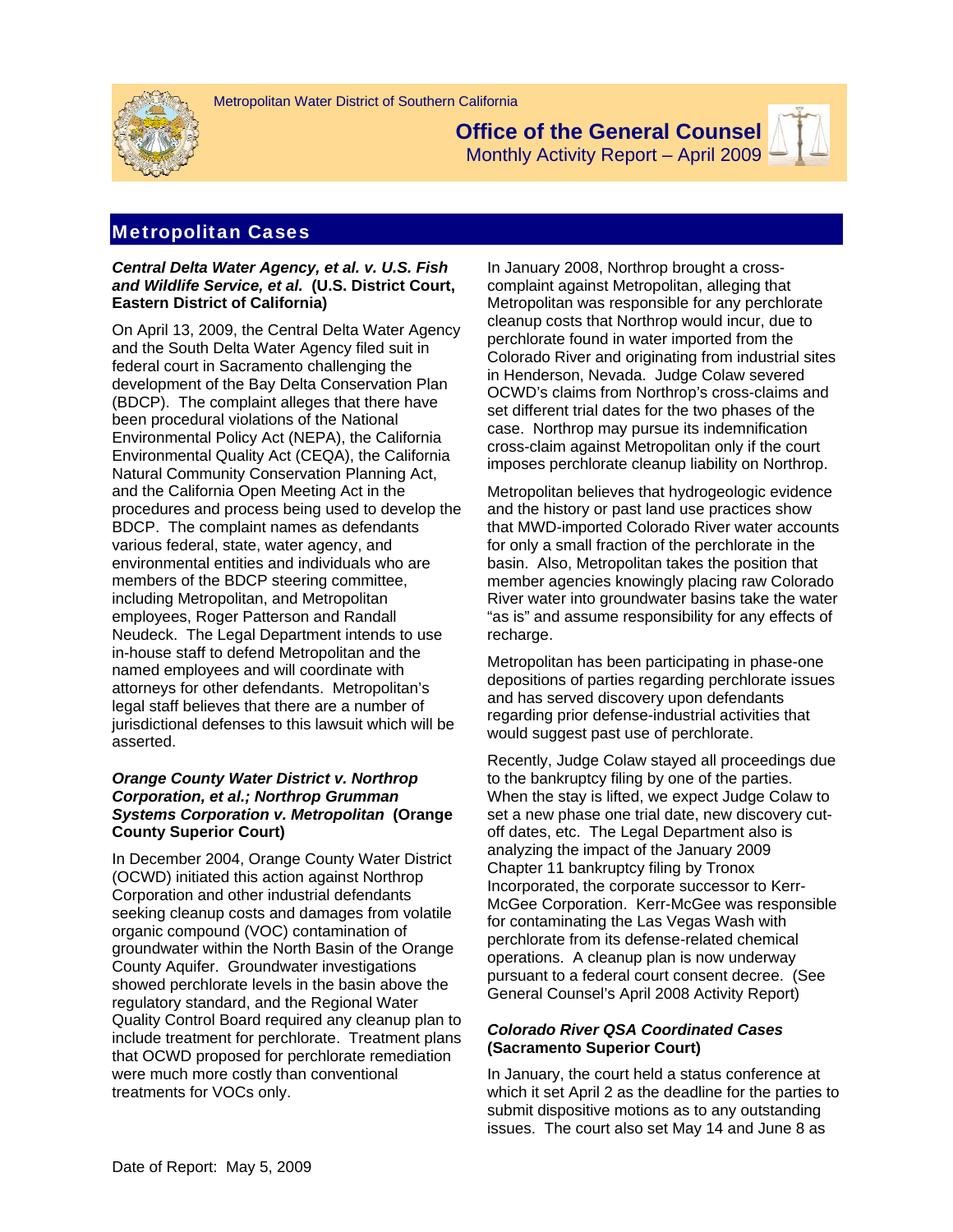# Office of the General Counsel  $-$  Monthly Activity Report – April 2009

the deadlines for the parties to submit their oppositions and replies, respectively, to these motions. Ultimately, a total of 18 motions were filed, ten by the "Category 1" parties (i.e., parties who support the Quantification Settlement Agreement (QSA)) and eight by the "Category 2" parties (i.e., parties who oppose the QSA). With respect to the motions filed by the Category 2 parties, the court found that a number of them were improper and were aimed at circumventing the current schedule for trial. Under that schedule, all claims pertaining to the validity of the QSA and its related agreements are to be tried first; any claims related to CEQA compliance are to be tried second. Accordingly, on April 21, the court denied without prejudice five of the motions filed by Category 2 parties on the basis that they were premature. At the same time, the court divided the remaining 13 motions into two groups, with one group scheduled to be heard on July 2, and the other group scheduled to be heard on August 20. The rulings on these motions will largely dictate the nature and scope of trial.

The current schedule for trial is as follows: Phase 1A, addressing the validity of the QSA and its related agreements, is scheduled to start on November 9 and conclude by December 1; Phase 1B, addressing any CEQA claims related to the QSA Programmatic Environmental Impact Report (EIR), is scheduled for December 14 through 17; and Phase 1C, addressing any CEQA claims related to the IID Transfer Project EIR, is scheduled to start on January 4, 2010 and conclude by January 19, 2010. Any remaining unresolved claims or issues will be tried in subsequent phases, which have not yet been scheduled. (See General Counsel's September and October 2008 Monthly Activity Reports).

#### *Barrows v. Southern California Gas Company* **(Los Angeles Superior Court)**

On April 22, 2009, Metropolitan was served with a cross-complaint by defendant and crosscomplainant Verizon California Inc. Verizon is among the ten public and private owners of subsurface utilities at or near the location where plaintiff Keith Barrows was allegedly thrown from his motorcycle as a result of a defect/depression in the roadway resulting in serious injuries. As reported last month, Metropolitan's Sepulveda Feeder underlies the location of the alleged roadway defect. As yet, there is no evidence that shows a causal connection between the Sepulveda Feeder and the roadway defect. (See General Counsel's March 2009 Activity Report)

# Matters Involving Metropolitan

#### *Natural Resources Defense Council v. Secretary of the Interior Kempthorne (Norton) (U.S. District Court) (Delta Smelt case)*

Judge Wanger has issued a new decision on the scope of the duty to consult under the Endangered Species Act (ESA) over certain Central Valley Project (CVP) operations. The ESA regulations provide that federal agencies do not have to consult with federal wildlife agencies regarding activities that federal agencies must carry out, and which they lack any discretion to modify or alter. In the lawsuit involving the earlier 2005 Delta smelt biological opinion ("BiOp"), *NRDC v. Kempthorne,* Judge Wanger issued an 86-page ruling on April 27, 2009 on this "non-discretionary" issue. The judge found that the Bureau of Reclamation has no discretion to modify or alter the quantities of water that the Bureau must deliver to CVP "settlement" contractors. These settlement contractors have water rights that preexist the construction of the CVP. Because the Bureau

lacked discretion to reduce water deliveries to settlement contractors, and because the Bureau did not have to consult under the ESA over those deliveries, Judge Wanger rejected the claims of the environmental plaintiffs, and held that no ESA consultation was required when these CVP settlement contracts were renewed. Metropolitan's legal staff is studying this recent ruling and evaluating its significance for the claims being asserted in the new lawsuits challenging the 2008 Delta smelt BiOp. (See General Counsel's August 2008 Activity Report)

### **Delta Smelt Biological Opinion Litigation (***San Luis & Delta Mendota Water Authority v. Salazar***;** *State Water Contractors v. Salazar***;**  *Coalition for a Sustainable Delta v. U.S.F.W.S***.;**  *MWD v. U.S.F.W.S.)* **(U.S. District Court, Eastern District of California)**

In the *San Luis & Delta Mendota* case, the Westlands Water District and San Luis & Delta